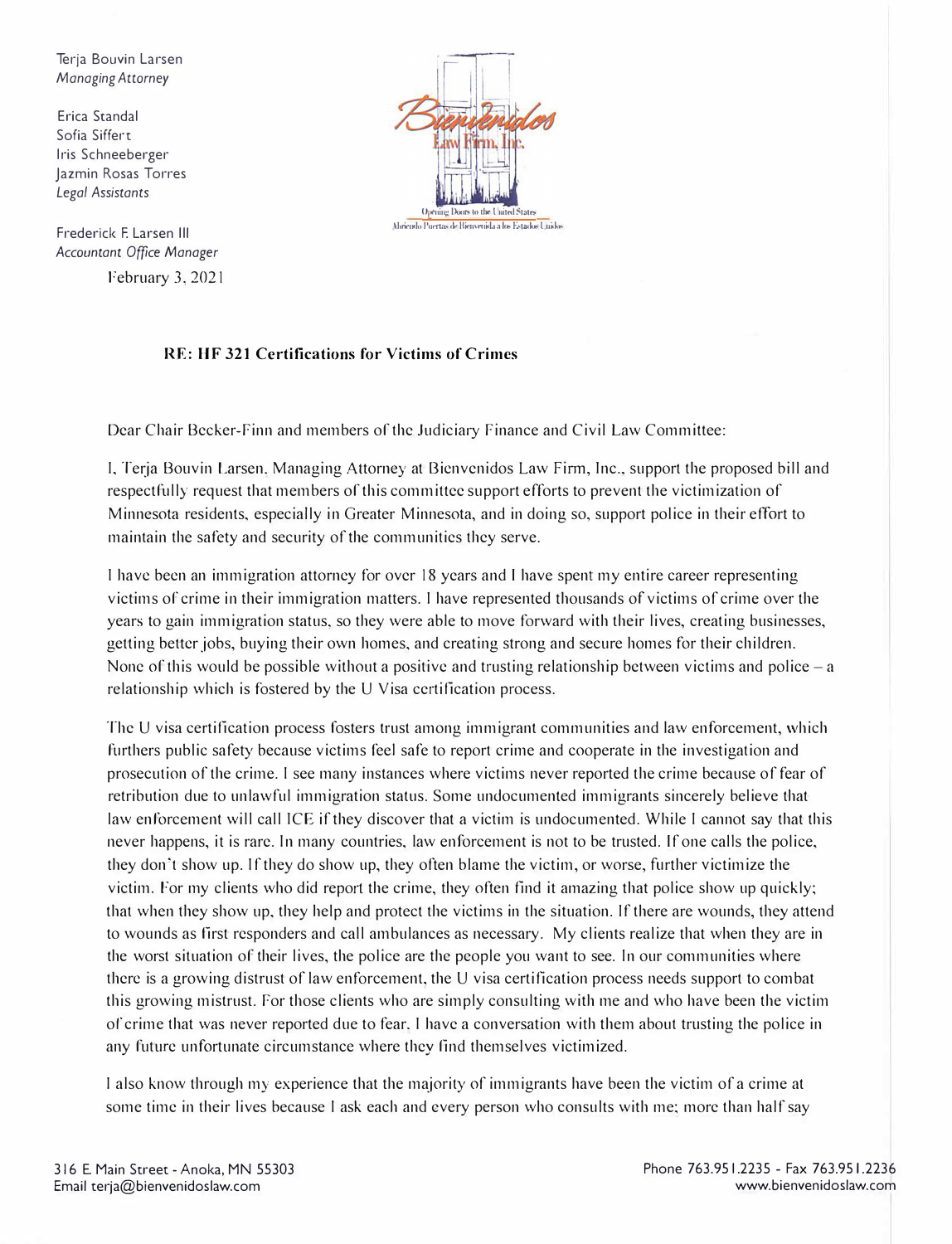**yes to that question. Often, the prospective client was the victim of a crime many years ago, but didn't report it to law enforcement. When I ask why they didn't report it, they most often cite fear. Sometimes they feared the law enforcement themselves due to mistrust from past experience in their home countries, or sometimes they fear law enforcement because of a belief that law enforcement will involve immigration authorities. As the U visa process has grown more popular and is better understood by the immigrant community, immigrants have more often reported crimes. This results in more and improved investigations as victims and witnesses give the details needed by law enforcement to make arrests, and more substantial prosecutions as victims and witnesses cooperate with the prosecutors to make convictions. This has also fostered trust between immigrant communities and law enforcement- and not just trust of law enforcement by immigrant communities, but also law enforcement's trust in immigrant communities that they all want the same result: safer streets for their children.** 

**I have seen the partnership that happens with law enforcement as the police and prosecution are able to catch and convict the bad guys. I had a group of clients, they were young adult siblings and cousins living together in an apartment when a group of men broke down the door and began beating and cutting the group of unsuspecting young adults with bats and knives, landing more than one of them in the hospital. I felt the genuine care that the police had for this group of young people as the police fully cooperated in the U visa certification process.** 

**One of this group of young people had been picked up by ICE and was about to be sent back to his home country of Honduras because of an in-abstentia removal order that he had incurred because he wasn't informed of his hearing when he was under 18 years of age. Because of the U visa process, I was able to prevent this man from being deported, so that he could fully cooperate with the police and prosecution in the criminal proceedings against the suspects. This young man would have been in grave danger had he been sent back to Honduras. It was thanks to the police's very prompt response and cooperation in the certification process that this man was able to apply for a U Visa immediately and avoid being deported.** 

**I have witnessed this young man grow as he has become a father to a young son and a husband to the mother of his child. He runs a crew installing siding for houses and I see him as an up-and-coming young man who displays leadership among his siblings and cousins and responsibility towards his extended family as well as his immediate family. While greatly traumatized by this brutal assault, he has been able to move forward with his life, creating a better life for his children and extended family. In this situation, had the police department delayed in signing his certification, or worse, flat-out refused to cooperate in the certification process, he would have been separated from his young son and wife, leaving his wife to be a single mother here in the US.** 

**Obtaining the U visa certification is just the beginning in the long process of becoming a Lawful Permanent Resident, a process that can take as long as 15 years for a U visa applicant. Preparing a U Visa application itself can take months because the victim needs to collect evidence to prove that she or he was the victim of a crime, was helpful to the law enforcement, and suffered substantial harm as a result of the crime. Examples of evidence are personal documentation that sometimes needs to be brought from overseas, a personal statement, notarized letters of support from family and friends, medical records, psychological evaluations, translations into English of all documentation and the payment of \$930 filing fee, among others. If law enforcements were requested to process the U visa certifications within 90 days,**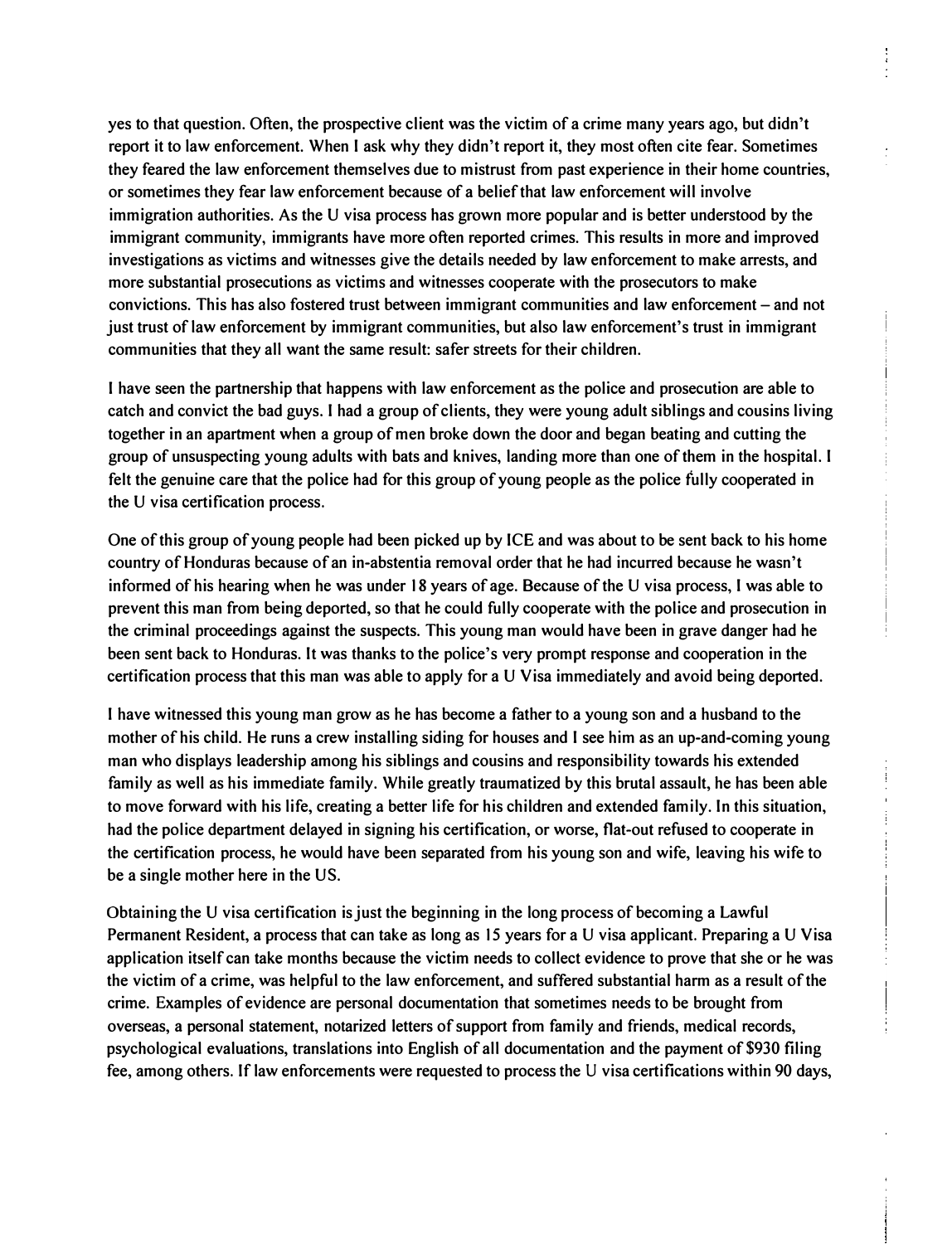many victims of crime would be able to avoid deportation, remain together with their families, and move forward with their lives sooner.

Since the immigration process takes many years with several stages and the process involves helping immigrants tell their story of not just their victimization, but their hopes and dreams for a better life for their children, their families and themselves, I get to see first-hand as they build lives here in the United States, as they become integral parts of our communities, as they build businesses. I share in their joy as children graduate from high school and often go off to college. I get to witness resourcefulness, determination, perseverance, faith, optimism and plain old grit. I see the work ethic that this requires as they often work two and three jobs to make a better life for the next generation; for most often the long work days with little sleep isn't about moving themselves forward in life, but moving the next generation. It is about their children. Their motivation isn't for themselves, but their extended families at home and their children here. I see first-generation kids have a work ethic like no other, which they learned from their parents. I consider it a privilege to be a small but integral part of this process. My clients have continually inspired and taught me so much over the years.

There are many stories that I would love to share. I have seen single mothers who were victims of some of the most brutal domestic violence move forward with their lives to create safe and secure homes for their children. I have seen victim mothers' pride in their children as their children overcome trauma, do well in school and grow up to have healthy relationships and break the cycle of violence. This process takes many years, but my clients inspire me every day as I get to witness them do the work to move through this process.

I have seen the surviving parents of a murdered child move forward through the grief of their lost child to further a loving, secure and relatively prosperous home for their two surviving children. While their lost child will be a constant cloud in their lives, they are determined in their love for their two surviving children to move forward and work through their family's trauma.

I got to see a mother who was previously the victim of relentless stalking by an ex-partner who terrorized her and her two children, go on to remarry a loving and kind man who became the true father to her two children. The couple went on to have three more children. Her first two children are already college graduates, one a nurse and the other in physical therapy school. Her other three children are in middle and high school. She recently was able to finally visit her ailing mother in Mexico after 13 years of being unable to travel outside the US due to her immigration status. The trauma of her past life still creeps up on her now and again, but through the U visa process, she was able to move her family's lives forward, resulting in a loving home where her children have thrived.

I have seen a loving father who was the victim of a brutal assault where his back was fractured and he was out of work for several weeks. He had come to the United States to work and send money back to his wife and four children, and thus making the ultimate sacrifice for his children -- his day-to-day, in-person relationship with them. All the while he maintained close contact through phone, video calls and texts until, through the U visa process, he was later able to bring his wife and four children to the United States. After several years in this immigration process, they are now applying for their green cards. Through the long and arduous process, he always maintained his faith in God and his faith that he, his wife and children would soon be reunited here in Minnesota.